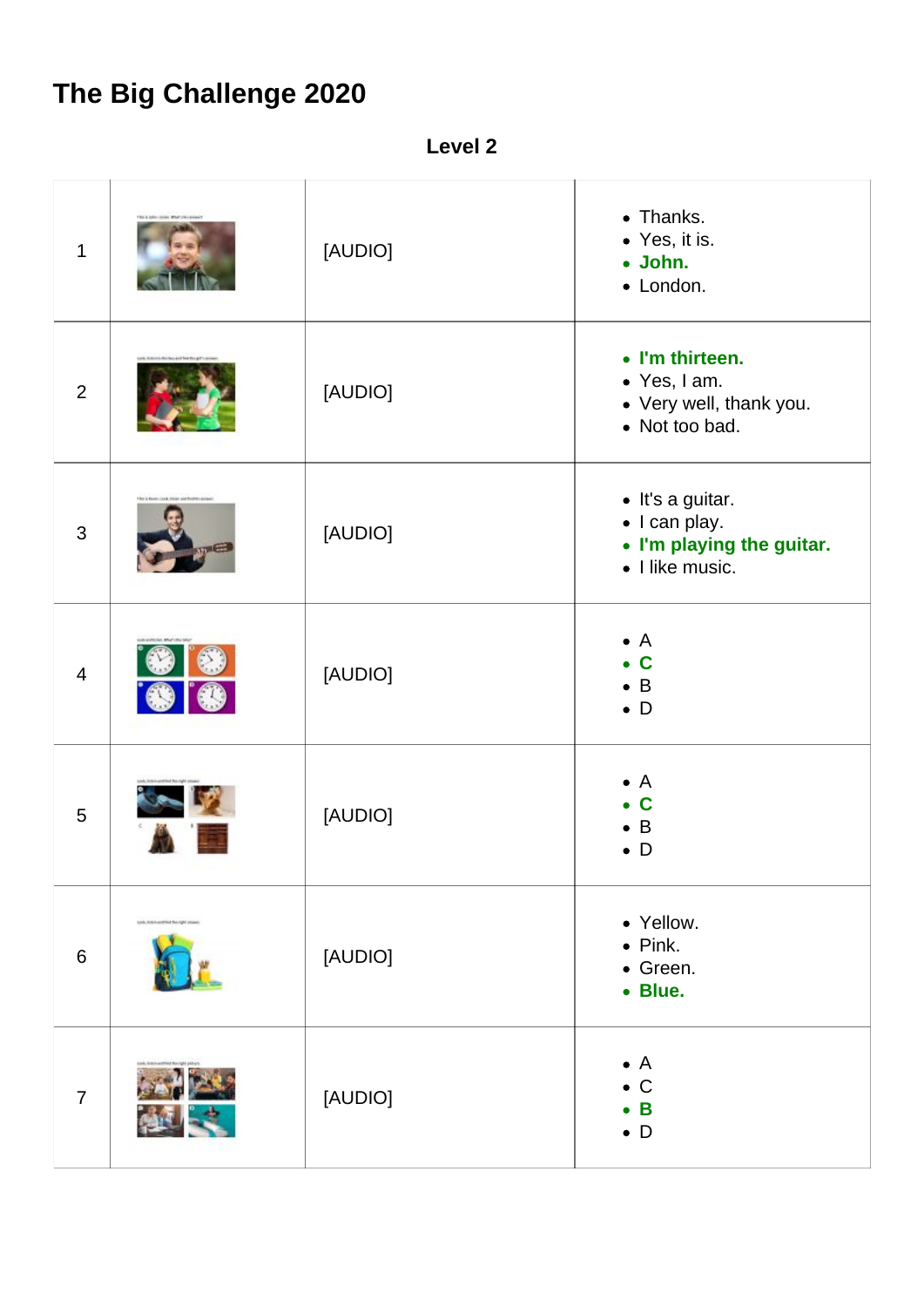| 8  |                                                       | [AUDIO] | $\bullet$ A<br>$\bullet$ C<br>$\bullet$ B<br>$\bullet$ D                                         |
|----|-------------------------------------------------------|---------|--------------------------------------------------------------------------------------------------|
| 9  |                                                       | [AUDIO] | • You're there.<br>• Look at me.<br>• It's over there.<br>• It isn't here.                       |
| 10 |                                                       | [AUDIO] | $\bullet$ A<br>$\bullet$ C<br>$\bullet$ B<br>$\bullet$ D                                         |
| 11 | Listen. A man is<br>spelling his name.<br>What is it? | [AUDIO] | • Jastrill<br>• Gastrell<br>• Gestail<br>• Jastrewl                                              |
| 12 | <b>AUTOR RAY</b>                                      | [AUDIO] | • On top of the book.<br>$\bullet$ In the cup.<br>• Under the book.<br>• Near the book.          |
| 13 | <b>Editor Mary Belleviller</b>                        | [AUDIO] | • 570<br>• 507<br>• 517<br>• 573                                                                 |
| 14 | Florida April, 5 pcls and house, What can shorteen!   | [AUDIO] | • No, it isn't.<br>• This is.<br>• Who's that?<br>• She's here.                                  |
| 15 | This is Murdi Louis, Fortel and                       | [AUDIO] | • I'm by my taxi.<br>• I'm a taxi driver.<br>• I'm waiting for a<br>passenger.<br>• I'm at work. |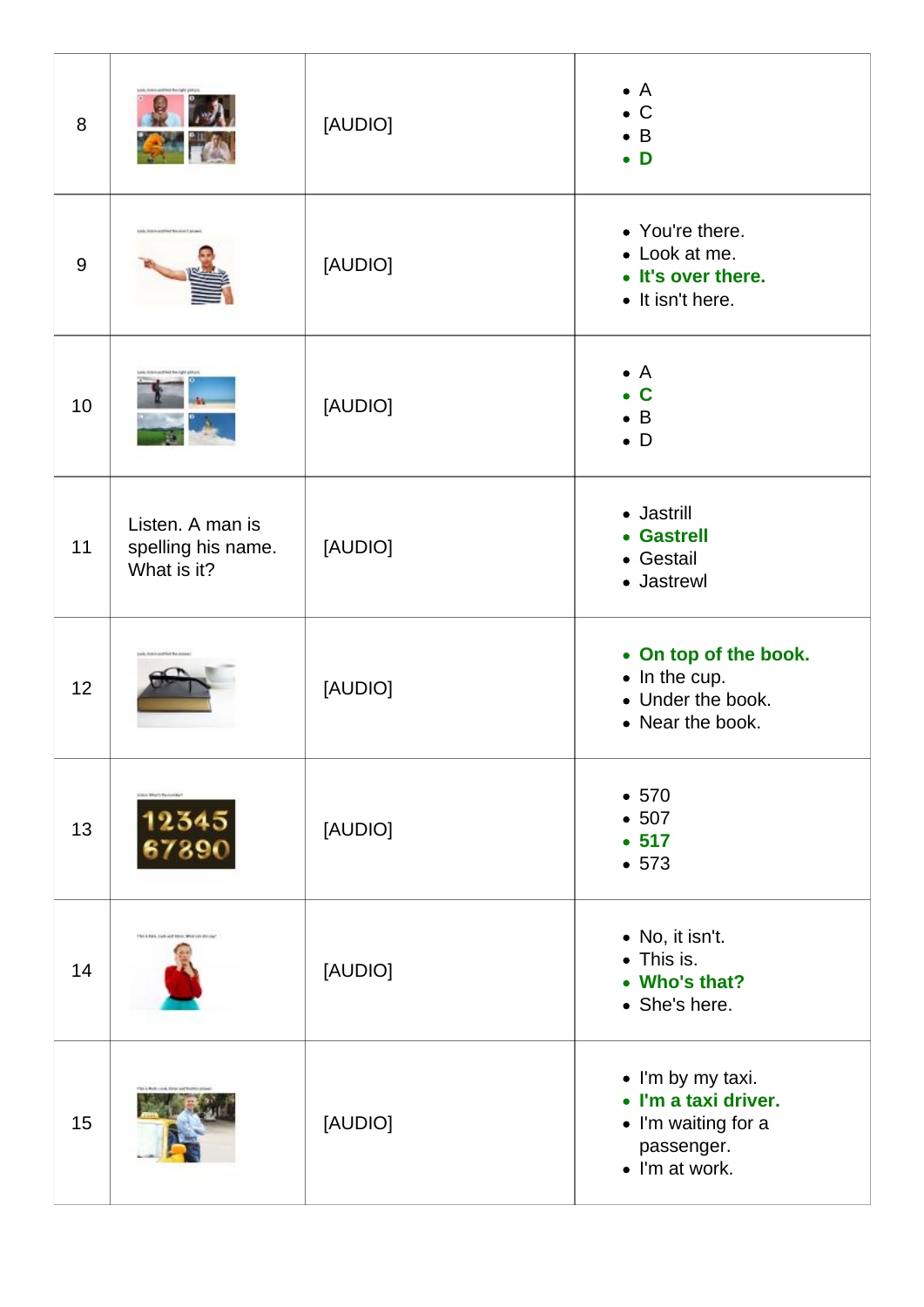| 16 | [AUDIO] | $\bullet$ A<br>$\bullet$ C<br>$\bullet$ B<br>$\bullet$ D                                                                                                                                              |
|----|---------|-------------------------------------------------------------------------------------------------------------------------------------------------------------------------------------------------------|
| 17 | [AUDIO] | • It's too big.<br>· It's too expensive.<br>• It's too small.<br>• Mike doesn't like it.                                                                                                              |
| 18 | [AUDIO] | $\bullet$ A<br>$\bullet$ C<br>$\bullet$ B<br>$\bullet$ D                                                                                                                                              |
| 19 | [AUDIO] | • Did you get good marks<br>in your English test, Bill?<br>• Would you like some<br>more spaghetti, Bill?<br>• What's your English<br>teacher like, Bill?<br>• Did you finish your<br>homework, Bill? |
| 20 | [AUDIO] | • She went to bed very<br>early.<br>• She went to bed late<br>after a party.<br>• She had a party last<br>night.<br>• It was difficult to sleep<br>because of her<br>neighbours' party.               |
| 21 | [AUDIO] | • ticket, audience, field<br>• movie, farm, pay<br>• curtain, exit, seat<br>• poster, lights, castle                                                                                                  |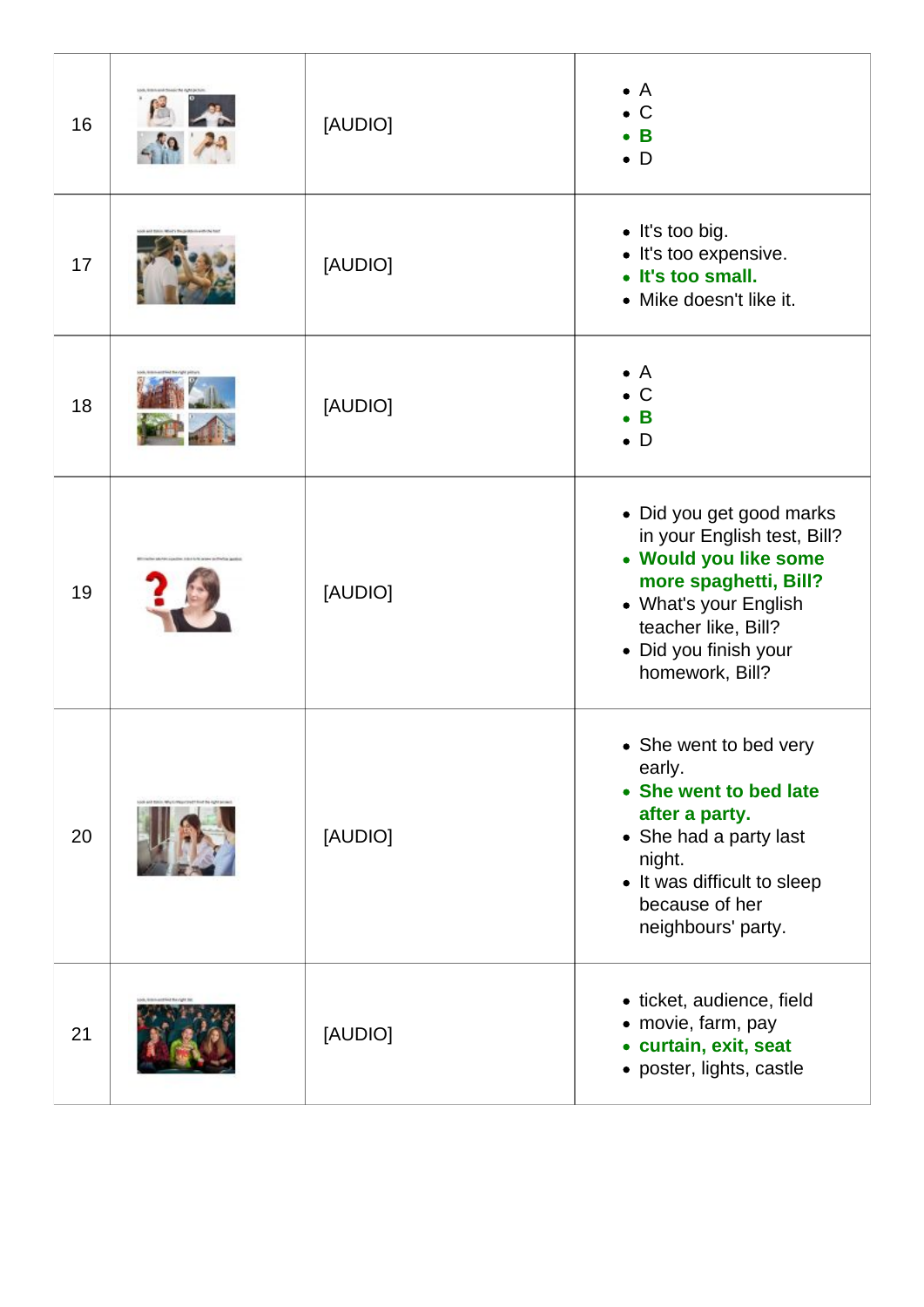| 22 | [AUDIO] | Listen. What can the man<br>say now?                                    | • I don't ring Anna.<br>• You're making a mistake.<br>• I've got the wrong<br>number.<br>• Anna doesn't have my<br>number.               |
|----|---------|-------------------------------------------------------------------------|------------------------------------------------------------------------------------------------------------------------------------------|
| 23 | [AUDIO] | Listen. Where are they?                                                 | $\bullet$ In a shop.<br>• At a train station.<br>• At an airport.<br>• In the street.                                                    |
| 24 |         | [AUDIO]                                                                 | • Pick it up!<br>• Take it out!<br>• Put it down!<br>• Don't drop them!                                                                  |
| 25 |         | [AUDIO]                                                                 | • It's not my fault.<br>• It doesn't matter.<br>• I'm really angry.<br>• That was nice of you.                                           |
| 26 | [AUDIO] | Listen to two people in a<br>car. The woman is angry<br>because the man | • turned left after the<br>school<br>• didn't turn left after the<br>school<br>· didn't turn right<br>• turned left before the<br>school |
| 27 | [AUDIO] | Listen. What can the boy<br>say now?                                    | • I was too.<br>• I didn't think.<br>• So did I.<br>• Yes, it wasn't too hard.                                                           |
| 28 | [AUDIO] | Listen. What's the woman<br>talking about?                              | • A scooter.<br>• A mobile phone.<br>• A washing machine.<br>• A coat.                                                                   |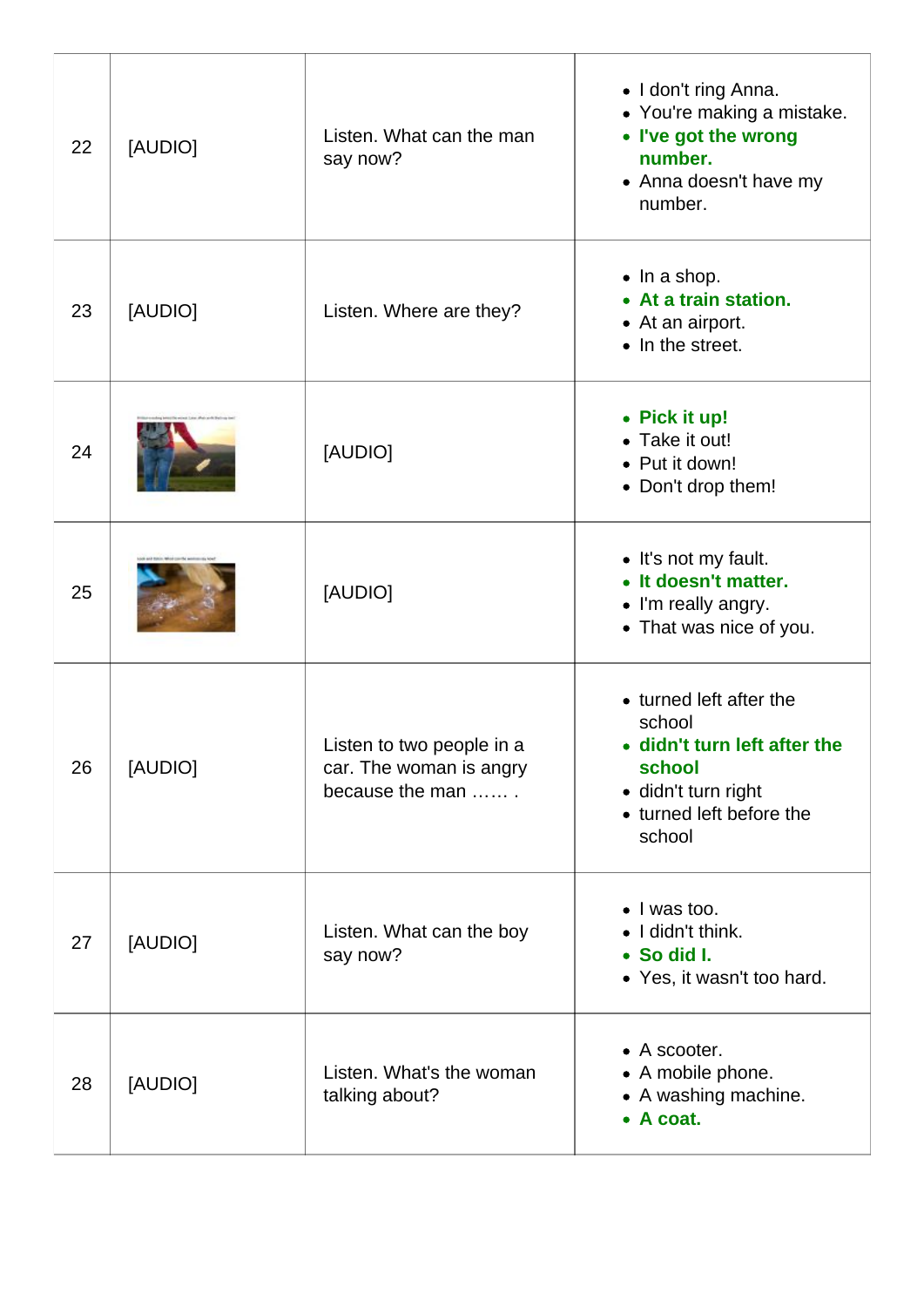| 29 | [AUDIO] | Listen. What's the word?                       | • wears<br>$\bullet$ was<br>• worse<br>• whose                                                    |
|----|---------|------------------------------------------------|---------------------------------------------------------------------------------------------------|
| 30 | [AUDIO] | Listen and find the word<br>that rhymes.       | $\bullet$ bill<br>$\bullet$ sail<br>• meal<br>$\bullet$ fell                                      |
| 31 | [AUDIO] | Listen. What three words<br>can you hear?      | • foot, hid, wet<br>• fruit, hide, want<br>• food, hide, wait<br>• food, height, white            |
| 32 |         | [AUDIO]                                        | • The Prime Minister.<br>• The Premier Minister.<br>• The First Minister.<br>• The Head Minister. |
| 33 |         | [AUDIO]                                        | $\bullet$ Mary<br><b>Elizabeth</b><br>• Catherine<br>• Victoria                                   |
| 34 |         | Bob  video games in<br>the evening.            | • are playing<br>• going to<br>• often plays<br>• like to play                                    |
| 35 |         | $\ldots$ you $\ldots$ to my<br>birthday party? | $\bullet$ Do go<br>• Can  come<br>• Have  got<br>$\bullet$ Is  going                              |
| 36 |         | There  any chicken on<br>the menu today.       | $\bullet$ aren't<br>• have got<br>$\bullet$ isn't<br>• hasn't                                     |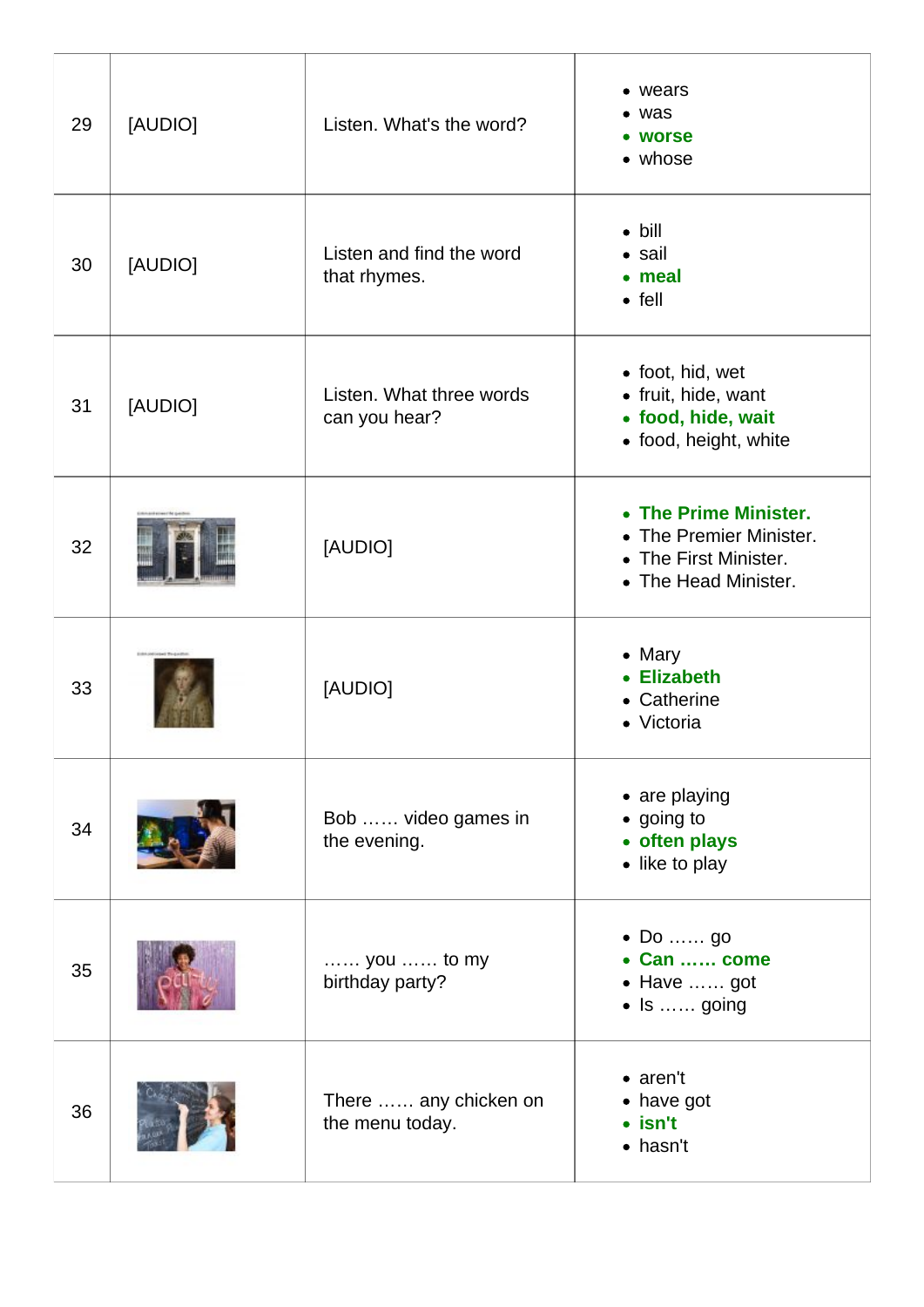| 37 | My sister is taller  I am.                                                                     | $\bullet$ that<br>$\bullet$ than<br>$\bullet$ as<br>$\bullet$ more                                                                                                                                            |
|----|------------------------------------------------------------------------------------------------|---------------------------------------------------------------------------------------------------------------------------------------------------------------------------------------------------------------|
| 38 | "Did Jack  to school by<br>bus today?" "No, he<br>walked."                                     | $\bullet$ come<br>$\bullet$ ran<br>$\bullet$ came<br>• went                                                                                                                                                   |
| 39 | Frank and Sally  on the<br>grass when the rain started.<br>"Oh no!" said Frank. "Let's<br>go!" | • went and sat<br>• had lunch<br>• were having a picnic<br>• catch some fish                                                                                                                                  |
| 40 | This email is from Carole to<br>her  .                                                         | • sister<br>• mother<br>• niece<br>• daughter                                                                                                                                                                 |
| 41 | What do you know about<br>Carole and Patrick?                                                  | • They live in a house in<br>London.<br>• They're going to move<br>to London.<br>• They're going to buy a<br>new house.<br>• Patrick's new job isn't in<br>London.                                            |
| 42 | Carole and Patrick                                                                             | • aren't going to keep any<br>of their furniture<br>• want to keep all of their<br>modern furniture<br>• are going to sell some<br>of their furniture online<br>• don't need any furniture<br>in the new flat |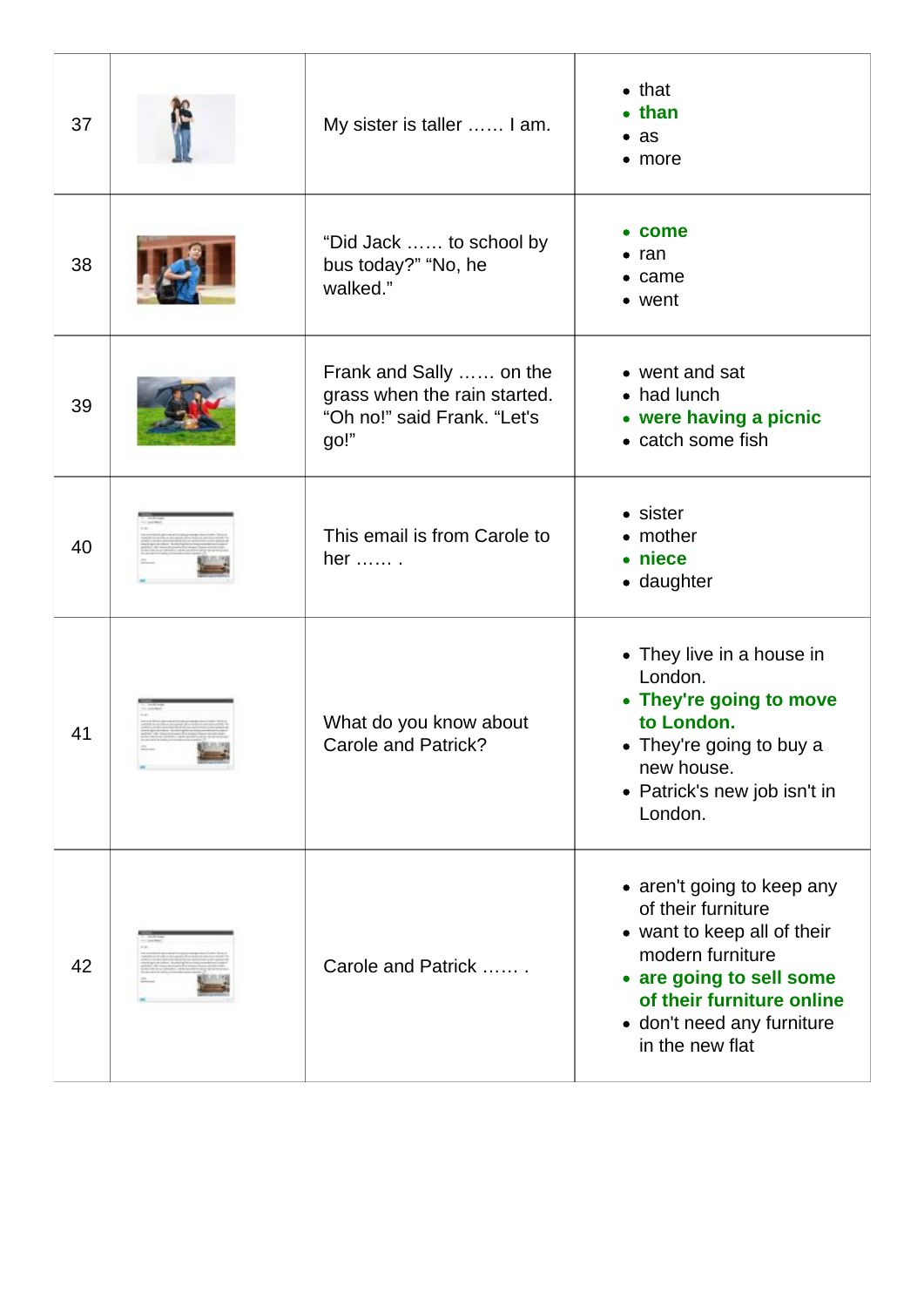| 43 | Find the true sentence.                        | • Carole wants to give her<br>old furniture to her friends<br>and family.<br>• If Jennifer likes the<br>sofa, it won't cost her<br>anything.<br>• Carole thinks Jennifer will<br>like the sofa because it's<br>modern and very cheap.<br>• Carole hopes that<br>Jennifer will want to buy<br>the sofa, even though it's<br>not new. |
|----|------------------------------------------------|-------------------------------------------------------------------------------------------------------------------------------------------------------------------------------------------------------------------------------------------------------------------------------------------------------------------------------------|
| 44 | What do you know about<br>Jessica and William? | • They are schoolfriends.<br>• They live in the same<br>street.<br>• They are brother and<br>sister.<br>• They like the same<br>things.                                                                                                                                                                                             |
| 45 | This morning, Jessica                          | • came to William's<br>house<br>• saw William's parents<br>• worked on a project at<br>home<br>and William finished their<br>project                                                                                                                                                                                                |
| 46 | William                                        | • usually goes to a pizza<br>restaurant for lunch<br>· doesn't often cook<br>lunch when he's alone<br>• always has pizza for<br>lunch when his parents<br>aren't there<br>• never has pizza for lunch<br>on Saturdays                                                                                                               |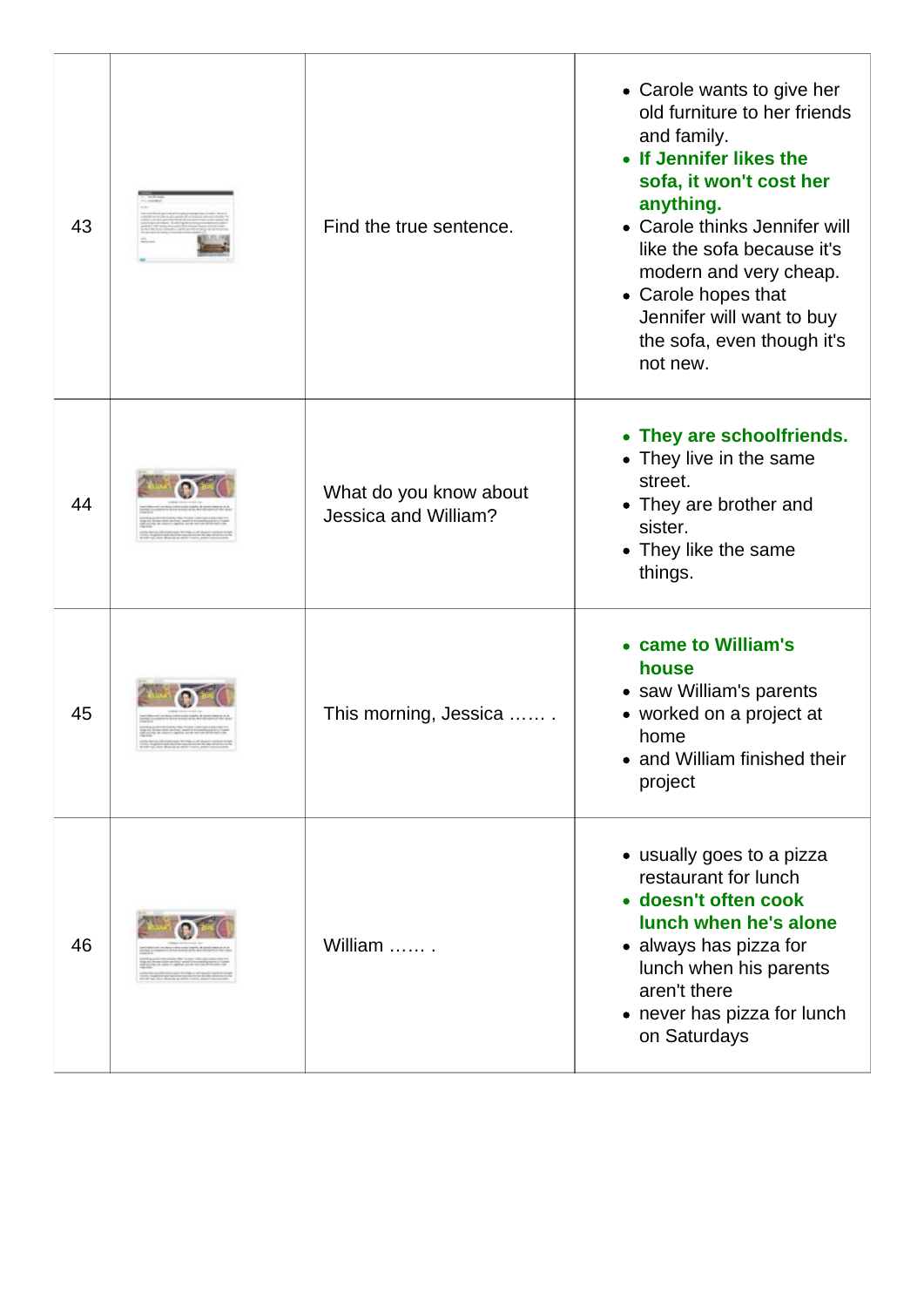| 47 | William didn't                                                                                                           | • cook any potatoes<br>• order a pizza today<br>because Jessica doesn't<br>like pizza<br>• cook the steak very well,<br>so Jessica didn't like it<br>• know that Jessica<br>doesn't eat meat                                                                                                 |
|----|--------------------------------------------------------------------------------------------------------------------------|----------------------------------------------------------------------------------------------------------------------------------------------------------------------------------------------------------------------------------------------------------------------------------------------|
| 48 | Find the sentence that isn't<br>true.                                                                                    | • When Jessica left, she<br>needed to change her<br>clothes.<br>• Jessica didn't have<br>anything for lunch at<br>William's house.<br>• Jessica and William didn't<br>do any work in the<br>afternoon.<br>• When the accident<br>happened, Jessica<br>said, "Oh no! Look at<br>my clothes!". |
| 49 | Each country that is part of<br>the United Kingdom has its<br>own flag. Find the flag of<br>England.                     | $\bullet$ A<br>۰C<br>В<br>$\bullet$ D                                                                                                                                                                                                                                                        |
| 50 | Manchester and Liverpool<br>are big cities in the north of<br>.                                                          | • Wales<br>• England<br>• Scotland<br>• Ireland                                                                                                                                                                                                                                              |
| 51 | Ferries go across the<br>Channel from Dover in<br>south-east England to<br>Calais in France. It's only<br>33 kilometres. | • Atlantic<br>$\bullet$ Euro<br>• North Sea<br>• English                                                                                                                                                                                                                                     |
| 52 | How many  that<br>computer ?                                                                                             | $\bullet$ did  cost<br>• children play  game<br>• spelling mistakes<br>found<br>• information did  give<br>you                                                                                                                                                                               |